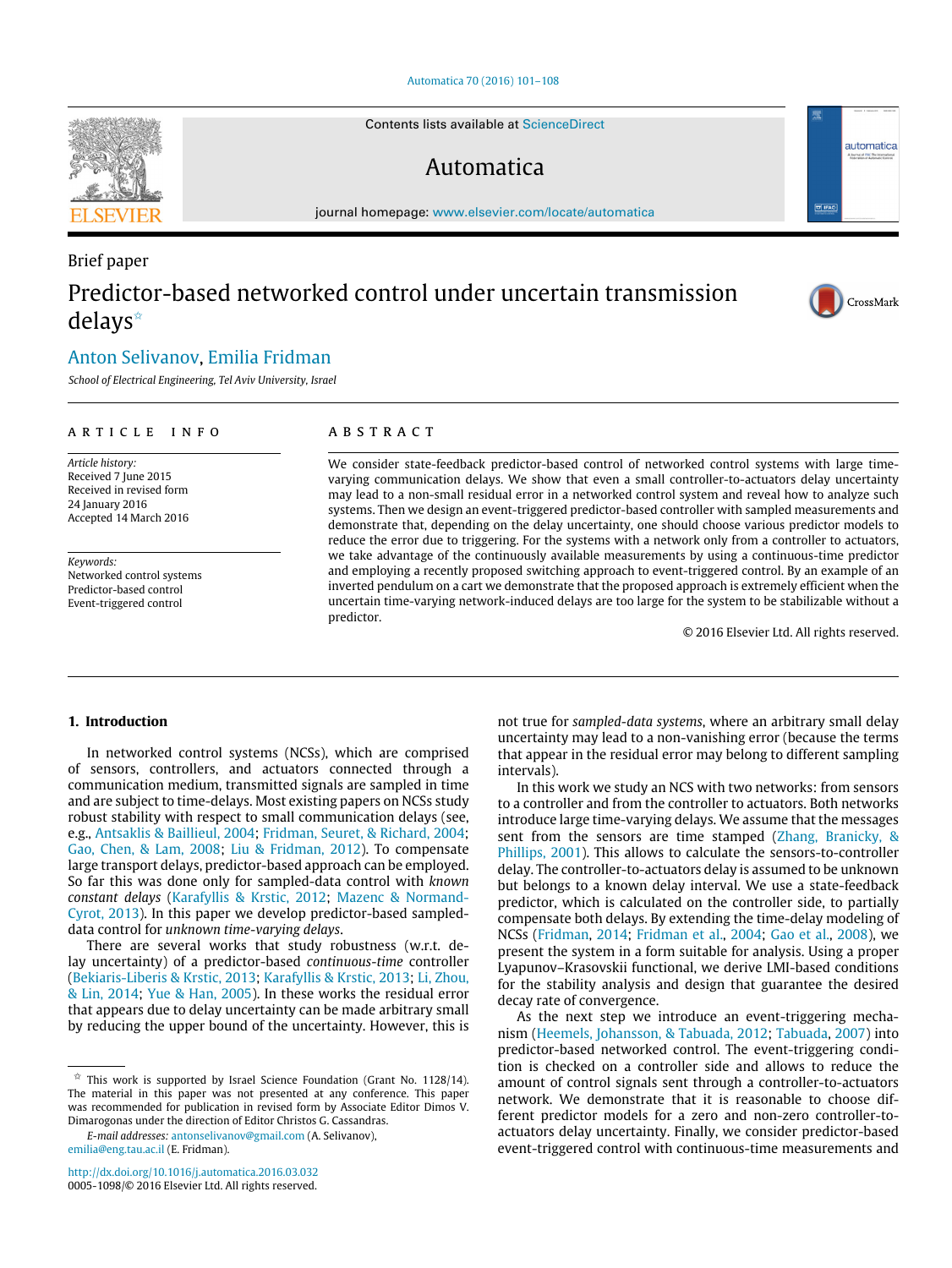<span id="page-1-0"></span>

Fig. 1. NCS with a predictor.

sampled control signals sent through a controller-to-actuators network. Such systems naturally appear when a visually observed vehicle is controlled through a wireless network. To take advantage of the continuously available measurements, we use a continuoustime predictor [\(Artstein,](#page-7-16) [1982;](#page-7-16) [Kwon](#page-7-17) [&](#page-7-17) [Pearson,](#page-7-17) [1980;](#page-7-17) [Mazenc](#page-7-7) [&](#page-7-7) [Normand-Cyrot,](#page-7-7) [2013\)](#page-7-7) and a recently proposed switching approach to event-triggered control [\(Selivanov](#page-7-18) [&](#page-7-18) [Fridman,](#page-7-18) [in press\)](#page-7-18).

By an example of an inverted pendulum on a cart we demonstrate that the proposed approach is extremely efficient when the uncertain time-varying network-induced delays are too large for the system to be stabilizable without a predictor. Moreover, the considered event-triggering mechanism allows to significantly reduce the network workload.

#### <span id="page-1-10"></span>**2. Networked control employing predictor**

Consider the linear system

$$
\dot{x}(t) = Ax(t) + Bu(t), \quad t \ge 0
$$
\n(1)

with the state  $x \in \mathbb{R}^n$ , control input  $u \in \mathbb{R}^m$ , and constant matrices *A*, *B* of appropriate dimensions for which there exists  $K \in \mathbb{R}^{m \times n}$ such that  $A + BK$  is a Hurwitz matrix. Let  $\{s_k\}$  be sampling instants such that

$$
0 = s_0 < s_1 < s_2 < \cdots, \qquad \lim_{k \to \infty} s_k = \infty, \qquad s_{k+1} - s_k \leq h.
$$

At each sampling time  $s_k$  the state  $x(s_k)$  is transmitted to a controller, where a control signal is calculated and transmitted to actuators (see [Fig. 1\)](#page-1-0). We assume that the controller and the actuators are event-driven (update their outputs as soon as they receive new data). Both state and control signals are subject to network-induced delays  $r_0 + \eta_k$  and  $r_1 + \mu_k$ , respectively. Thus, the controller updating times are  $\xi_k = s_k + r_0 + \eta_k$  and the actuators updating times are  $t_k = \xi_k + r_1 + \mu_k$ , where  $k \in \mathbb{Z}_+$ ,  $\mathbb{Z}_+ = \{0, 1, 2, \ldots\}$  (see [Fig. 2\)](#page-1-1). Here  $r_0$  and  $r_1$  are known constant transport delays,  $\eta_k$  and  $\mu_k$  are time-varying delays such that

$$
0 \le \eta_k \le \eta_M, \quad 0 \le \mu_k \le \mu_M, \quad \xi_k \le \xi_{k+1}, \quad t_k \le t_{k+1}.
$$
 (2)

We assume that the sensors and controller clocks are synchronized and together with  $x(s_k)$  the time stamp  $s_k$  is transmitted so that the value of  $\eta_k = \xi_k - s_k - r_0$  can be calculated on the controller side at time  $\xi_k$ . Delay uncertainty  $\mu_k$  is assumed to be unknown. Note that we do not require  $\eta_k + \mu_k$  to be less than the sampling interval but the sequences  $\{\xi_k\}$  and  $\{t_k\}$  of updating times should be increasing.

Define  $u(\xi) = 0$  for  $\xi < \xi_0$ . Then [\(1\)](#page-1-2) transforms to

$$
\dot{x}(t) = Ax(t), \qquad t \in [0, t_0), \n\dot{x}(t) = Ax(t) + Bu(\xi_k), \quad t \in [t_k, t_{k+1}), \ k \in \mathbb{Z}_+.
$$
\n(3)

To construct a predictor-based controller for [\(3\),](#page-1-3) define

$$
v(\xi) \triangleq \left\{ \begin{array}{ll} 0, & \xi < \xi_0, \\ u(\xi_k), & \xi \in [\xi_k, \xi_{k+1}), \ k \in \mathbb{Z}_+ \end{array} \right. \tag{4}
$$

and consider the change of variable [\(Artstein,](#page-7-16) [1982;](#page-7-16) [Kwon](#page-7-17) [&](#page-7-17) [Pearson,](#page-7-17) [1980\)](#page-7-17)

$$
z(t) \triangleq e^{A(r_0+r_1)}x(t) + \int_{t-r_1}^{t+r_0} e^{A(t+r_0-\theta)}Bv(\theta) d\theta,
$$
\n(5)

<span id="page-1-1"></span>

**Fig. 2.** Time-delays and updating times.

where  $t > 0$ . We set  $z(t) = 0$  for  $t < 0$ . If  $\mu_M = 0$ . i.e. controller-to-actuators delay is constant,  $(4)$ ,  $(5)$  is the state prediction, namely,  $z(t) = x(t + r_0 + r_1)$ . If  $\mu_k \neq 0$  to obtain the precise state prediction one needs to integrate  $(3)$ , where  $t_k =$  $\xi_k + r_1 + \mu_k$  depends on  $\mu_k$ . Since  $\mu_k$  is unknown, we use the prediction [\(4\),](#page-1-4) [\(5\)](#page-1-5) that is imprecise for  $\mu_k \neq 0$ . By substituting [\(3\)](#page-1-3) for  $\dot{x}(t)$  we obtain

$$
\dot{z}(t) = Az(t) + Bv(t + r_0) - e^{A(r_0 + r_1)}Bv(t - r_1), \quad t \in [0, t_0),
$$
  
\n
$$
\dot{z}(t) = Az(t) + Bv(t + r_0) + e^{A(r_0 + r_1)}B[u(\xi_k) - v(t - r_1)], \quad (6)
$$
  
\n
$$
t \in [t_k, t_{k+1}), k \in \mathbb{Z}_+.
$$

Consider the following control law

<span id="page-1-6"></span>
$$
u(\xi_k) \triangleq Kz(s_k) = K \bigg[ e^{A(r_0 + r_1)} x(s_k)
$$
  
+ 
$$
\int_{\xi_k - \eta_k - r_0 - r_1}^{\xi_k - \eta_k} e^{A(\xi_k - \eta_k - \theta)} Bv(\theta) d\theta \bigg], \quad k \in \mathbb{Z}_+.
$$
 (7)

<span id="page-1-2"></span>Since  $\eta_k$  is available to the controller at time  $\xi_k$ , the control signal [\(7\)](#page-1-6) can be calculated. Moreover, no numerical difficulties arise while calculating the integral term in  $(7)$  with a piecewise constant  $v(\theta)$  given by [\(4\).](#page-1-4)

We analyze  $(4)-(7)$  $(4)-(7)$  using the time-delay approach to NCSs [\(Fridman,](#page-7-13) [2014;](#page-7-13) [Fridman](#page-7-3) [et al.,](#page-7-3) [2004;](#page-7-3) [Gao](#page-7-4) [et al.,](#page-7-4) [2008\)](#page-7-4). According to [\(4\),](#page-1-4) [\(7\),](#page-1-6)  $v(t + r_0) = Kz(s_k)$  whenever  $t + r_0 \in [\xi_k, \xi_{k+1})$ , that is, when  $t \in [\xi_k - r_0, \xi_{k+1} - r_0)$ . If  $t < \xi_0 - r_0$  then  $v(t + r_0) = 0$  $Kz(t - \eta_0)$ . Therefore,

$$
v(t+r_0) = Kz(t-\tau(t)), \quad t \in \mathbb{R}, \tag{8}
$$

<span id="page-1-12"></span>where

$$
\tau(t) = \begin{cases} \eta_0, & t < \xi_0 - r_0, \\ t - s_k, & t \in [\xi_k - r_0, \xi_{k+1} - r_0), \ k \in \mathbb{Z}_+.\end{cases}
$$

<span id="page-1-11"></span>Note that for 
$$
t \ge \xi_0 - r_0
$$

$$
0 \leq \tau(t) \leq \max_k \{ (s_{k+1} + r_0 + \eta_{k+1}) - r_0 - s_k \} \leq h + \eta_M.
$$

By similar reasoning we obtain

<span id="page-1-7"></span>
$$
\dot{z}(t) = Az(t) + BKz(t - \tau(t)) + e^{A(r_0 + r_1)}BK[z(t - \tau_2(t)) - z(t - \tau_1(t))], \quad t \ge 0,
$$
 (9)

with

<span id="page-1-9"></span><span id="page-1-3"></span>
$$
z(0) = e^{A(r_0 + r_1)}x(0), \qquad z(t) = 0 \quad \text{for } t < 0,\tag{10}
$$

<span id="page-1-8"></span><span id="page-1-4"></span>
$$
\tau(t) \triangleq \begin{cases}\n\eta_0, & t < \xi_0 - r_0, \\
t - s_k, & t \in [\xi_k - r_0, \xi_{k+1} - r_0), k \in \mathbb{Z}_+, \\
\tau_1(t) \triangleq \begin{cases}\nr_1 + r_0 + \eta_0, & t \in [0, t_0 - \mu_0), \\
t - s_k, & t \in [t_k - \mu_k, t_{k+1} - \mu_{k+1}), k \in \mathbb{Z}_+, \\
\tau_2(t) \triangleq \begin{cases}\nr_0 + r_1 + \eta_0 + \mu_0, & t \in [0, t_0), \\
t - s_k, & t \in [t_k, t_{k+1}), k \in \mathbb{Z}_+, \\
0 \leq \tau(t) \leq \overline{\tau} \triangleq h + \eta_M,\n\end{cases} (11)
$$

<span id="page-1-5"></span> $r_0 + r_1 \leq \tau_1(t) \leq \tau_2(t) \leq \tau_M \triangleq r_0 + r_1 + h + \eta_M + \mu_M$ .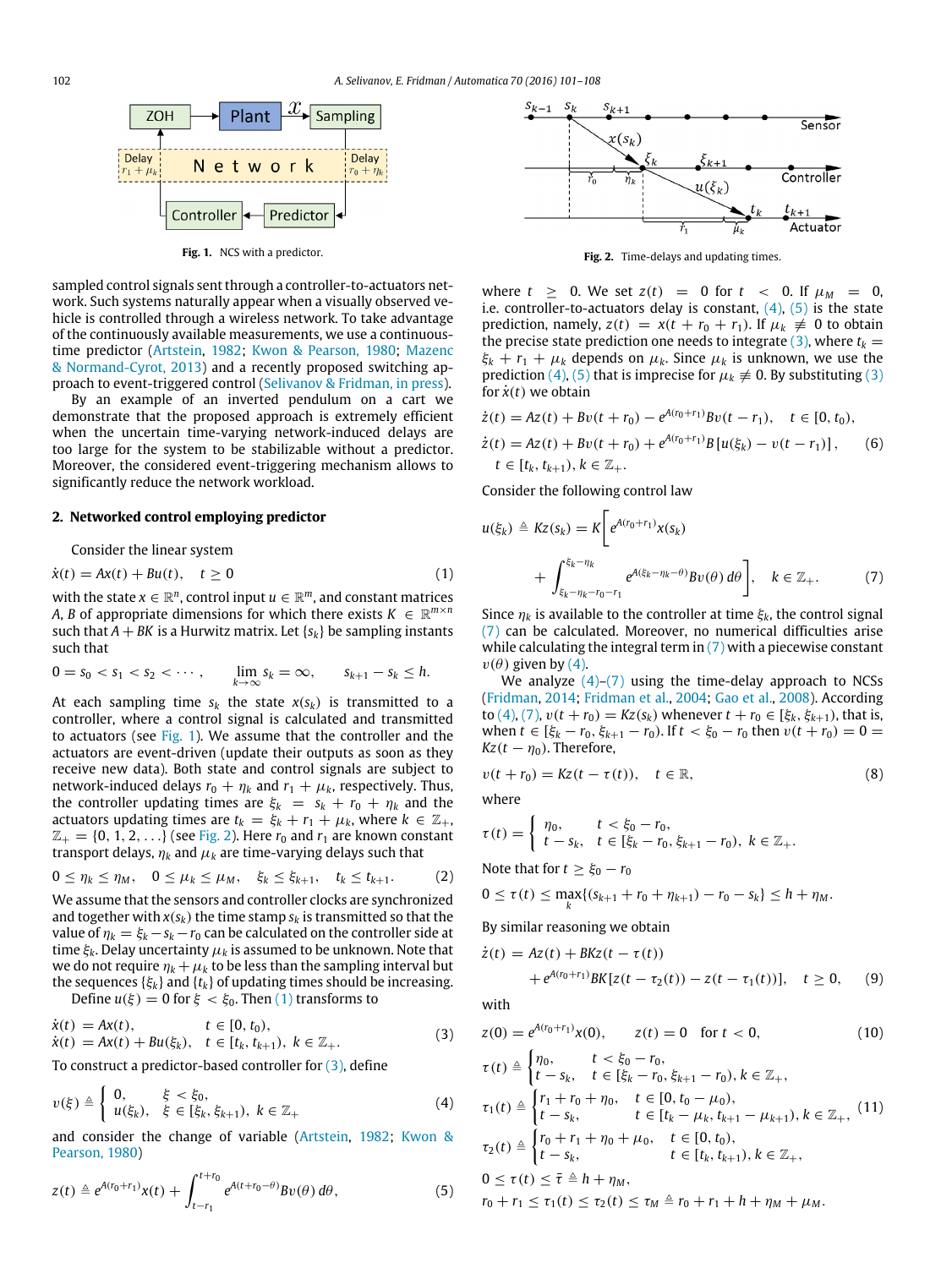<span id="page-2-1"></span>

**Fig. 3.** NCS with a predictor and event-triggering mechanism.

**Remark 1.** If  $\xi_k = \xi_{k+1}$  then  $\tau(t) = t - s_{k-1}$  for  $t \in [\xi_{k-1}$  $r_0$ ,  $\xi_{k+1} - r_0$ ) and it may seem that the bound  $\tau(t) \leq h + \eta_M$ can be violated. This is not the case, since  $\xi_k = \xi_{k+1}$  implies *s*<sup>*k*</sup> + *r*<sup>0</sup> + *η*<sup>*k*</sup> = *s*<sub>*k*+1</sub> + *r*<sup>0</sup> + *η*<sub>*k*+1</sub>, that is, *η*<sub>*k*+1</sub> ≤ *η*<sup>*k*</sup> − *h*. Therefore, for *t* ∈ [ξ*k*−<sup>1</sup> − *r*0, ξ*k*+<sup>1</sup> − *r*0)

$$
\tau(t) \leq \xi_{k+1} - r_0 - s_{k-1} = s_{k+1} + r_0 + \eta_{k+1} - r_0 - s_{k-1}
$$
  
 
$$
\leq (s_{k+1} - s_{k-1}) + (\eta_k - h) \leq 2h + \eta_k - h = \eta_k + h.
$$

Similar explanation is valid for  $\xi_k = \xi_{k+1} = \cdots = \xi_{k+d}$  and  $t_k = t_{k+1} = \cdots = t_{k+d}.$ 

**Remark 2.** If 
$$
\mu_k \equiv 0
$$
 then  $\tau_1(t) = \tau_2(t)$  and (9) simplifies to

$$
\dot{z}(t) = Az(t) + BKz(t - \tau(t)), \quad t \ge 0.
$$
 (12)

The system  $(12)$  is independent of  $r_0$  and  $r_1$ . Therefore, the stability conditions for  $(12)$  are independent of  $r_0$  and  $r_1$ : these delays are compensated by the predictor [\(4\),](#page-1-4) [\(5\).](#page-1-5) For  $\mu_k \neq 0$  the system [\(9\)](#page-1-7) contains the residual error that appears due to impreciseness of the predictor  $(4)$ ,  $(5)$ .

**Remark 3.** While studying robustness of a predictor for the timedelay  $r + \mu(t)$  with the uncertainty  $\mu(t) \leq \mu_M$ , usually the *residual*  $e^{Ar}BK[z(t - r - \mu(t)) - z(t - r)]$  *appears in the closed*loop system [\(Fridman,](#page-7-13) [2014;](#page-7-13) [Karafyllis](#page-7-9) [&](#page-7-9) [Krstic,](#page-7-9) [2013\)](#page-7-9). Since *z*˙ is generally proved to be bounded, even for unstable *A* and large *r* by reducing  $\mu$ *M* one can retain this error small enough to preserve the stability. In a word, r can be made arbitrary large by decreasing  $\mu_M$ . This does not hold for sampled-data systems: for arbitrary small  $\mu_k$  > 0 when  $t \in [t_k - \mu_k, t_k)$  the arguments of  $z(t - \tau_1(t))$ and  $z(t - \tau_2(t))$  belong to different sampling intervals, namely,  $(t - \tau_1(t)) - (t - \tau_2(t)) = s_k - s_{k-1}$  (if  $t_k - \mu_k > t_{k-1}, k \ge 1$ ). Therefore, smallness of the residual in [\(9\)](#page-1-7) for large  $r = r_0 + r_1$  can be guaranteed only by reducing  $\mu_M$  together with the maximum sampling interval *h*.

Stability conditions for the systems [\(9\)](#page-1-7) and [\(12\)](#page-2-0) follow from [Theorem 1](#page-3-0) and [Proposition 1](#page-3-1) of the next section.

#### <span id="page-2-8"></span>**3. Event-triggering with sampled measurements**

To reduce the workload of a controller-to-actuators network, we incorporate an event-triggering mechanism (see [Tabuada,](#page-7-15) [2007\)](#page-7-15). The idea is to send only those control signals  $u(\xi_k)$  which relative change is greater than a constant  $\sigma \in [0, 1)$  (see [Fig. 3\)](#page-2-1), namely, that violate the following event-triggering rule

$$
\left(\hat{u}(\xi_{k-1})-u(\xi_k)\right)^T \Omega\left(\hat{u}(\xi_{k-1})-u(\xi_k)\right) \leq \sigma u^T(\xi_k) \Omega u(\xi_k), \quad (13)
$$

where a matrix  $\Omega \geq 0$  and a scalar  $\sigma \geq 0$  are event-triggering parameters and  $\hat{u}(\xi_{k-1})$  is the last sent control value before the time instant ξ*k*:

$$
\hat{u}(\xi_k) = \begin{cases} \hat{u}(\xi_{k-1}), & \text{if (13) is true,} \\ u(\xi_k), & \text{otherwise,} \end{cases}
$$
\n(14)

with  $\hat{u}(\xi_{-1}) = 0$ . Note that the sensor sends measurements at time instants  $s_k$  (such that  $s_{k+1} - s_k \leq h$ ) independent of the eventtriggering events. Then  $(3)$  takes the form

<span id="page-2-3"></span>
$$
\dot{x}(t) = Ax(t), \t t \in [0, t_0), \n\dot{x}(t) = Ax(t) + B\hat{u}(\xi_k), \t t \in [t_k, t_{k+1}), k \in \mathbb{Z}_+.
$$
\n(15)

Consider the change of variable [\(5\)](#page-1-5) with  $v(\theta)$  to be defined. By substituting  $(15)$  for  $\dot{x}(t)$ , we obtain

$$
\dot{z}(t) = Az(t) + Bv(t + r_0) - e^{A(r_0 + r_1)}Bv(t - r_1), \quad t \in [0, t_0),
$$
  
\n
$$
\dot{z}(t) = Az(t) + Bv(t + r_0) + e^{A(r_0 + r_1)}B\left[\hat{u}(\xi_k) - v(t - r_1)\right], \quad (16)
$$
  
\n
$$
t \in [t_k, t_{k+1}), \ k \in \mathbb{Z}_+.
$$

We now show that for  $\mu_M = 0$  and  $\mu_M > 0$  one should pick different functions  $v(\theta)$  in the predictor [\(5\).](#page-1-5)

1. Let  $\mu_M = 0$ . To cancel the last term in [\(15\)](#page-2-3) we take  $v(t - r_1) =$  $\hat{u}(\xi_k)$  for  $t \in [t_k, t_{k+1})$  or, equivalently,

<span id="page-2-4"></span>
$$
v(\xi) \triangleq \begin{cases} 0, & \xi < \xi_0, \\ \hat{u}(\xi_k), & \xi \in [\xi_k, \xi_{k+1}), \ k \in \mathbb{Z}_+ . \end{cases}
$$
(17)

Then  $(5)$ ,  $(17)$  is the state prediction for the system  $(15)$ , i.e.  $z(t) =$  $x(t + r_0 + r_1)$ . The system [\(15\)](#page-2-3) takes the form

$$
\dot{z}(t) = Az(t) + Bv(t + r_0), \quad t \ge 0.
$$

<span id="page-2-0"></span>Let us define

$$
e_0(t) \triangleq \begin{cases} 0, & t < \xi_0, \\ \hat{u}(\xi_k) - u(\xi_k), & t \in [\xi_k, \xi_{k+1}), \ k \in \mathbb{Z}_+.\end{cases}
$$

Then for *t* ∈ [ $\xi_k - r_0$ ,  $\xi_{k+1} - r_0$ ) we have

$$
v(t + r_0) = \hat{u}(\xi_k) = u(\xi_k) + e_0(t + r_0) = Kz(s_k) + e_0(t + r_0)
$$
  
=  $Kz(t - \tau(t)) + e_0(t + r_0)$ 

with  $\tau(t)$  defined in [\(11\).](#page-1-8) For  $t < \xi_0 - r_0$ ,  $v(t + r_0) = 0$  $Kz(t - \eta_0) + e_0(t + r_0)$ . Therefore,

$$
\dot{z}(t) = Az(t) + BKz(t - \tau(t)) + Be_0(t + r_0), \quad t \ge 0
$$
\n(18)

\nwith (10), and (13), (14) yield

<span id="page-2-6"></span>
$$
0 \leq \sigma z^{T}(t-\tau(t))K^{T}\Omega Kz(t-\tau(t)) - e_{0}^{T}(t+r_{0})\Omega e_{0}(t+r_{0})
$$

for  $t \geq 0$ . It may seem that  $(18)$  depends on the future, since  $e_0(t + r_0)$  enters the system. This is not the case, since  $e_0(\xi)$  for  $\xi \in [\xi_k, \xi_{k+1})$  is fully defined by  $z(s)$  with  $s \leq s_k = \xi_k - r_0 - \eta_k$ . 2. Let  $\mu_k \neq 0$ . Then the last term in [\(15\)](#page-2-3) cannot be canceled, since this would require to take  $v(\xi) = \hat{u}(\xi_k)$  for  $\xi \in [\xi_k + \mu_k, \xi_{k+1} + \xi_k]$  $\mu_{k+1}$ ) with unknown  $\mu_k$ . If one defines  $v(\xi)$  as in [\(17\)](#page-2-4) and uses  $v(\xi) = \hat{u}(\xi_k) = u(\xi_k) + e_0(\xi)$ , the functions  $v(t + r_0)$ ,  $v(t - r_1)$ ,  $\hat{u}(\xi_k)$  present in [\(15\)](#page-2-3) will introduce three errors due to triggering *e*<sup>0</sup> with different arguments. To avoid additional triggering errors, we do not include them into the definition of  $v(\xi)$ , namely, we use [\(4\)](#page-1-4) where  $v(\xi) = u(\xi_k)$  or zero. Let us define

$$
e_1(t) \triangleq \begin{cases} 0, & t < t_0, \\ \hat{u}(\xi_k) - u(\xi_k), & t \in [t_k, t_{k+1}), k \in \mathbb{Z}_+.\end{cases}
$$

Then we have

$$
0 = Kz(t - \tau_2(t)) + e_1(t), \quad t \in [0, t_0),
$$
  
\n
$$
\hat{u}(\xi_k) = u(\xi_k) + e_1(t) = Kz(s_k) + e_1(t)
$$
  
\n
$$
= Kz(t - \tau_2(t)) + e_1(t), \quad t \in [t_k, t_{k+1}), k \in \mathbb{Z}_+
$$

<span id="page-2-2"></span>with  $\tau_2(t)$  defined in [\(11\).](#page-1-8) By arguments similar to those from Section [2](#page-1-10) we obtain

<span id="page-2-7"></span>
$$
\dot{z}(t) = Az(t) + BKz(t - \tau(t)) + e^{A(r_0 + r_1)}Be_1(t)
$$
  
+  $e^{A(r_0 + r_1)}BK[z(t - \tau_2(t)) - z(t - \tau_1(t))], \quad t \ge 0,$  (19)  
with (10) where  $\tau$ ,  $\tau_2$ ,  $\tau_3$  are defined in (11) and due to (13) (14)

<span id="page-2-9"></span>with [\(10\),](#page-1-9) where  $\tau$ ,  $\tau_1$ ,  $\tau_2$  are defined in [\(11\)](#page-1-8) and due to [\(13\),](#page-2-2) [\(14\)](#page-2-5) for  $t > 0$ 

<span id="page-2-5"></span>
$$
0 \le \sigma z^{T} (t - \tau_{2}(t)) K^{T} \Omega K z(t - \tau_{2}(t)) - e_{1}^{T}(t) \Omega e_{1}(t).
$$
 (20)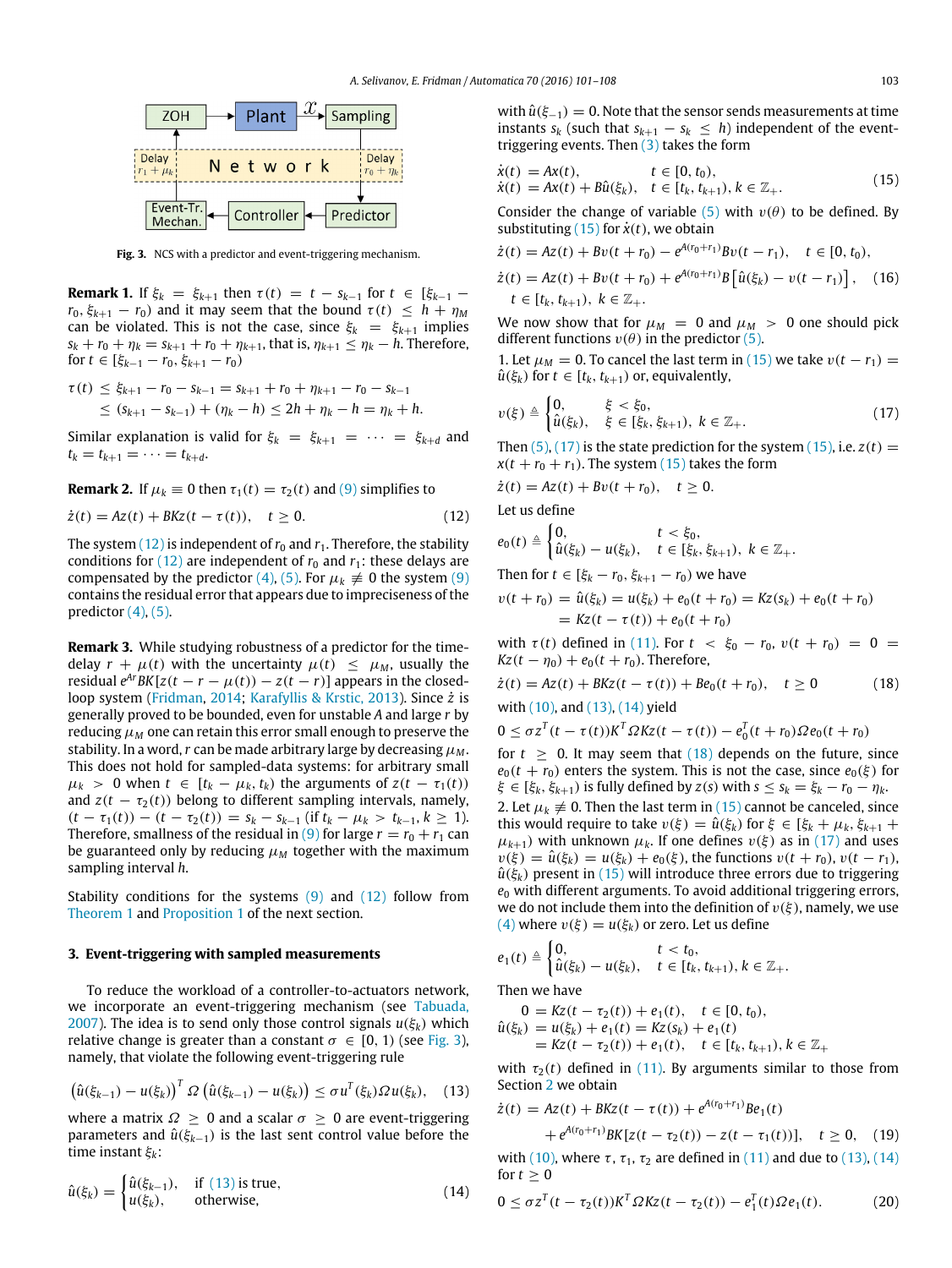<span id="page-3-2"></span>
$$
t - \tau_M \t t - \tau_2(t) \t t - \tau_1(t) \t t - r_0 - r_1 \t t - \frac{t - \bar{\tau} \t t - \tau(t)}{V_{S_1}, V_{R_1}} \t V_S
$$

**Fig. 4.** Lyapunov–Krasovskii functional.

**Remark 4.** Note that for 
$$
\mu_M = 0
$$
 (19) transforms to  
\n $\dot{z}(t) = Az(t) + BKz(t - \tau(t)) + e^{A(r_0 + r_1)}Be_1(t).$ 

Since the triggering error  $e_1(t)$  is multiplied by  $e^{A(r_0+r_1)}$ , to guarantee the stability of the system for unstable A and large  $r_0+r_1$ one needs to retain  $e_1(t)$  small enough. This problem does not appear in the system  $(18)$  for which the stability conditions are independent of  $r_0$  and  $r_1$  (see [Proposition 1\)](#page-3-1).

To avoid some technical complications, we assume that  $\bar{\tau}$  =  $h + \eta_M \leq r_0 + r_1$ . The stability conditions are derived using Lyapunov–Krasovskii functional (see [Fig. 4\)](#page-3-2)

$$
V = V_P + V_{S_0} + V_{R_0} + V_S + V_{S_1} + V_{R_1},
$$

where

$$
V_{P} = z^{T}(t)Pz(t), \quad P > 0,
$$
  
\n
$$
V_{S_{0}} = \int_{t-\bar{t}}^{t} e^{2\alpha(s-t)} z^{T}(s) S_{0} z(s) ds, \quad S_{0} \ge 0,
$$
  
\n
$$
V_{R_{0}} = \bar{\tau} \int_{-\bar{t}}^{0} \int_{t+\theta}^{t} e^{2\alpha(s-t)} \dot{z}^{T}(s) R_{0} \dot{z}(s) ds d\theta, \quad R_{0} \ge 0,
$$
  
\n
$$
V_{S} = \int_{t-r_{0}-r_{1}}^{t-\bar{\tau}} e^{2\alpha(s-t)} z^{T}(s) S z(s) ds, \quad S \ge 0,
$$
  
\n
$$
V_{S_{1}} = \int_{t-r_{M}}^{t-r_{0}-r_{1}} e^{2\alpha(s-t)} z^{T}(s) S_{1} z(s) ds, \quad S_{1} \ge 0,
$$
  
\n
$$
V_{R_{1}} = (\tau_{M} - r_{0} - r_{1}) \times \int_{-r_{M}}^{-r_{0}-r_{1}} \int_{t+\theta}^{t} e^{2\alpha(s-t)} \dot{z}^{T}(s) R_{1} \dot{z}(s) ds d\theta, \quad R_{1} \ge 0.
$$

Note that the delayed arguments of *z* in [\(19\)](#page-2-7) belong to two bold regions in [Fig. 4.](#page-3-2) To analyze these regions, we use standard delaydependent terms in *V* (see, e.g., [Fridman,](#page-7-13) [2014\)](#page-7-13). To allow for large transport delays  $r_0$  and  $r_1$ , we use only delay-independent term  $V_S$ for the interval  $[t - r_0 - r_1, t - \overline{\tau}].$ 

<span id="page-3-3"></span>**Lemma 1.** *For given*  $\mu_M \geq 0$ ,  $\eta_M \geq 0$ , and  $\alpha > 0$  *let there exist an*  $n \times n$  *matrix P* > 0*, n*  $\times$  *n non-negative matrices S, S*<sub>0</sub>*, S*<sub>1</sub>*, R*<sub>0</sub>*, R*<sub>1</sub>*, an m*  $\times$  *m* matrix  $\Omega \geq 0$ , and  $n \times n$  matrices  $P_2$ ,  $P_3$ ,  $G_i$  ( $i = 0, \ldots, 3$ ) *such that*

$$
\Phi \leq 0, \qquad \begin{bmatrix} R_0 & G_0 \\ * & R_0 \end{bmatrix} \geq 0, \qquad \begin{bmatrix} R_1 & G_i \\ * & R_1 \end{bmatrix} \geq 0, \quad i = 1, 2, 3,
$$

*where*  $\Phi = {\Phi_{ii}}$  *is the symmetric matrix composed from* 

$$
\Phi_{11} = 2\alpha P + S_0 - \bar{\rho}R_0 + P_2^T A + A^T P_2,
$$
  
\n
$$
\Phi_{12} = P - P_2^T + A^T P_3,
$$
  
\n
$$
\Phi_{13} = \bar{\rho}(R_0 - G_0) + P_2^T B K, \qquad \Phi_{14} = \bar{\rho}G_0,
$$
  
\n
$$
\Phi_{19} = P_2^T e^{A(r_0 + r_1)} B, \qquad \Phi_{17} = -\Phi_{16} = \Phi_{19} K,
$$
  
\n
$$
\Phi_{22} = \bar{\tau}^2 R_0 + (\tau_M - r_0 - r_1)^2 R_1 - P_3 - P_3^T, \qquad \Phi_{23} = P_3^T B K,
$$
  
\n
$$
\Phi_{29} = P_3^T e^{A(r_0 + r_1)} B, \qquad \Phi_{27} = -\Phi_{26} = \Phi_{29} K,
$$
  
\n
$$
\Phi_{34} = \bar{\rho}(R_0 - G_0), \qquad \Phi_{33} = -\Phi_{34} - \Phi_{34}^T,
$$
  
\n
$$
\Phi_{44} = \bar{\rho}(S - S_0 - R_0), \qquad \Phi_{56} = \rho_M (R_1 - G_1),
$$
  
\n
$$
\Phi_{55} = e^{-2\alpha(r_0 + r_1)} (S_1 - S) - \rho_M R_1, \qquad \Phi_{58} = \rho_M G_2,
$$
  
\n
$$
\Phi_{57} = \rho_M (G_1 - G_2), \qquad \Phi_{66} = -\Phi_{56} - \Phi_{56}^T,
$$
  
\n
$$
\Phi_{67} = \rho_M (R_1 - G_1 + G_2 - G_3), \qquad \Phi_{68} = \rho_M (G_3 - G_2),
$$

$$
\Phi_{78} = \rho_M (R_1 - G_3), \qquad \Phi_{77} = -\Phi_{78} - \Phi_{78}^T + \sigma K^T \Omega K,
$$
  
\n
$$
\Phi_{88} = -\rho_M (S_1 + R_1), \ \Phi_{99} = -\Omega, \qquad \bar{\rho} = e^{-2\alpha \bar{\tau}},
$$
  
\n
$$
\rho_M = e^{-2\alpha \tau_M},
$$

*other blocks are zero matrices. Then the system* [\(10\)](#page-1-9)*,* [\(19\)](#page-2-7) *is exponentially stable with a decay rate* α*, i.e. for some M* > 0 *solutions of the system satisfy*

<span id="page-3-4"></span>
$$
|z(t)| \le Me^{-\alpha t}|z(0)|, \quad t \ge 0.
$$
 (21)

*Proof* is given in [Appendix A.](#page-6-0)

<span id="page-3-0"></span>**Theorem 1** (*Sampled Event-Triggering*)**.** *Under the conditions of [Lemma](#page-3-3)* 1 *the system* [\(7\)](#page-1-6), [\(13\)](#page-2-2)–[\(15\)](#page-2-3) *with*  $v(\theta)$  *given by* [\(4\)](#page-1-4) *is exponentially stable with a decay rate* α*, i.e. for some M* > 0 *solutions of the system satisfy*

<span id="page-3-5"></span>
$$
|x(t)| \le Me^{-\alpha t} |x(0)|. \tag{22}
$$

*Proof* is given in [Appendix B.](#page-6-1)

**Remark 5.** If  $A + BK$  is Hurwitz and  $\alpha = \tau_M = 0$  the LMIs of [Lemma 1](#page-3-3) are always feasible by the standard arguments for delaydependent conditions [\(Fridman,](#page-7-13) [2014\)](#page-7-13). That is, LMIs of [Lemma 1](#page-3-3) establish relation between the decay rate, sampling period, and time-delays that preserve exponential stability of the system  $(4)$ , [\(7\),](#page-1-6) [\(13\)](#page-2-2)[–\(15\).](#page-2-3)

<span id="page-3-6"></span>**Corollary 1.** *If conditions of [Lemma](#page-3-3) 1 are satisfied with*  $\sigma = 0$ ,  $\Omega > 0$ , the system [\(3\)](#page-1-3) under the control law [\(7\)](#page-1-6) with  $v(\theta)$  given *by*  $(4)$  *is exponentially stable with a decay rate*  $\alpha$ *.* 

**Proof.** For  $\sigma = 0$ ,  $\Omega > 0$  event-triggering mechanism [\(13\),](#page-2-2) [\(14\)](#page-2-5) implies  $\hat{u}(\xi_k) = u(\xi_k)$  and  $e_1(t) \equiv 0$ , therefore, [\(19\)](#page-2-7) coincides with [\(9\).](#page-1-7) Then under conditions of [Lemma 1](#page-3-3) [\(9\)](#page-1-7) is exponentially stable. This implies exponential stability of  $(3)$ ,  $(4)$ ,  $(7)$  due to the change of variable  $(4)$ ,  $(5)$ .  $\Box$ 

For the case of  $\mu_M = 0$  the next proposition gives stability conditions independent of  $r_0$  and  $r_1$ .

<span id="page-3-1"></span>**Proposition 1.** *For*  $\mu_M = 0$  *and given*  $\eta_M \geq 0$ ,  $\alpha > 0$ , *if there exist an n*  $\times$  *n* matrix *P*  $> 0$ , *n*  $\times$  *n non-negative matrices S, R, an m*  $\times$  *m matrix*  $\Omega \geq 0$ *, and n* × *n* matrices  $P_2$ *, P*<sub>3</sub>*, G* such that

$$
\Psi \leq 0, \qquad \begin{bmatrix} R & G \\ * & R \end{bmatrix} \geq 0,
$$

*where*  $\Psi = {\Psi_{ii}}$  *is the symmetric matrix composed from* 

$$
\Psi_{11} = 2\alpha P + S - \bar{\rho}R + P_2^T A + A^T P_2, \qquad \Psi_{12} = P - P_2^T + A^T P_3,
$$
  
\n
$$
\Psi_{13} = \bar{\rho}(R - G) + P_2^T B K, \qquad \Psi_{14} = \bar{\rho}G, \qquad \Psi_{15} = P_2^T B,
$$
  
\n
$$
\Psi_{55} = -\Omega, \qquad \Psi_{22} = \bar{\tau}^2 R - P_3 - P_3^T,
$$
  
\n
$$
\Psi_{25} = P_3^T B, \qquad \Psi_{23} = \Psi_{25} K, \qquad \Psi_{34} = \bar{\rho}(R - G),
$$
  
\n
$$
\Psi_{33} = -\Psi_{34} - \Psi_{34}^T + \sigma K^T \Omega K, \qquad \Psi_{44} = -\bar{\rho}(S + R), \ \bar{\rho} = e^{-2\alpha \bar{\tau}},
$$

*other blocks are zero matrices, then*  $(7)$ ,  $(13)$ – $(15)$  *with*  $v(\theta)$  *given by* [\(17\)](#page-2-4) *is exponentially stable with a decay rate* α*.*

*Proof* is based on the representation [\(18\)](#page-2-6) and is very similar to the proof of [Lemma 1.](#page-3-3)

#### **4. Event-triggering with continuous measurements**

In Section [2](#page-1-10) the control signals are sent at  $\xi_k = s_k + r_0 + \eta_k$ , where  $r_0 + \eta_k$  are sensors-to-controller delays and  $s_k$  are measurement sampling instants. In this section we consider the system [\(3\)](#page-1-3)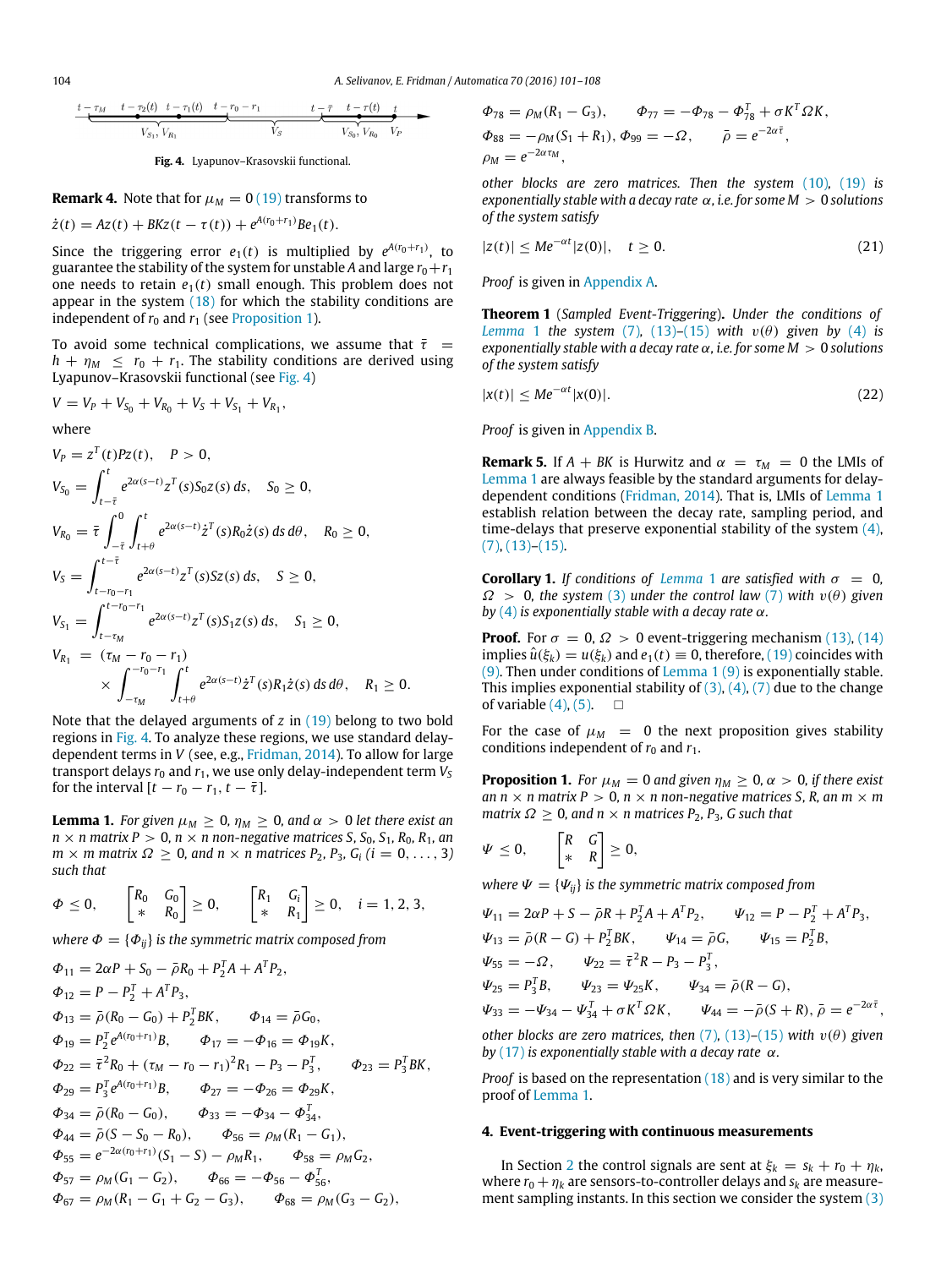without a sensors-to-controller network ( $r_0 = \eta_k = 0$ ) and with measurements continuously available to the controller. The control law is given by

$$
u(\xi) = Kz(\xi), \quad \xi \ge 0,
$$
\n<sup>(23)</sup>

where  $z(\xi)$  is given by [\(5\)](#page-1-5) with  $v(\theta)$  to be defined. To obtain the time instants {ξ*k*} when a continuously changing control signal  $u(\xi)$  is sampled and sent through a controller-to-actuators network, we use a switching approach to event-triggered control [\(Selivanov](#page-7-18) [&](#page-7-18) [Fridman,](#page-7-18) [in press\)](#page-7-18). Namely, we choose  $\xi_0 = 0$ ,

$$
\xi_{k+1} = \min\{\xi \ge \xi_k + h \mid (u(\xi_k) - u(\xi))^T \Omega(u(\xi_k) - u(\xi))
$$
  
 
$$
\ge \sigma u^T(\xi) \Omega u(\xi)\}, \tag{24}
$$

where a matrix  $\Omega \geq 0$  and scalars  $h > 0$ ,  $\sigma \geq 0$  are eventtriggering parameters. According to  $(24)$ , after the controller sends out the control signal  $u(\xi_k)$ , it waits for at least *h* seconds. Then it starts to continuously check the event-triggering rule and sends the next control signal when the event-triggering condition is violated. The idea of a switching approach to event-triggered control is to present the closed-loop system as a switching between a system with sampling *h* and a system with event-triggering mechanism. This allows to ensure large inter-event times and reduce the amount of sent signals [\(Selivanov](#page-7-18) [&](#page-7-18) [Fridman,](#page-7-18) [in press\)](#page-7-18).

Calculating  $\dot{z}$  given by [\(5\)](#page-1-5) in view of [\(3\)](#page-1-3) we obtain (5) (with  $r_0 = \eta_k = 0$ ). Similar to Section [3](#page-2-8) depending on the value of  $\mu_M$ one should choose different functions  $v(\theta)$ .

1. Let  $\mu_M = 0$ . For  $v(\theta)$  given in [\(4\),](#page-1-4) Eq. [\(5\)](#page-1-5) takes the form

$$
\dot{z}(t) = Az(t) + Bu(\xi_k), \quad t \in [\xi_k, \xi_{k+1}).
$$

Following [\(Selivanov](#page-7-18) [&](#page-7-18) [Fridman,](#page-7-18) [in press\)](#page-7-18) we present the latter system as a switching between two systems:

$$
\dot{z}(t) = Az(t) + BKz(t - \tau_3(t)), \quad t \in [\xi_k, \xi_k + h), \n\dot{z}(t) = (A + BK)z(t) + Be_2(t), \quad t \in [\xi_k + h, \xi_{k+1}),
$$
\n(25)

where the initial conditions are given by  $(10)$ , and

$$
\tau_3(t) \triangleq t - \xi_k \leq h, \qquad t \in [\xi_k, \xi_k + h), \ne_2(t) \triangleq Kz(\xi_k) - Kz(t), \quad t \in [\xi_k + h, \xi_{k+1})
$$

and [\(24\)](#page-4-0) implies

$$
0 \leq \sigma z^{T}(t) K^{T} \Omega K z(t) - e_{2}^{T}(t) \Omega e_{2}(t), \quad t \in [\xi_{k} + h, \xi_{k+1}).
$$

2. Let  $\mu_k \neq 0$ . As it has been explained in Section [3,](#page-2-8) in this case it is reasonable not to include the error due to triggering in the definition of  $v(\theta)$ . Therefore, we take

$$
v(\xi) \triangleq u(\xi) = Kz(\xi), \quad \xi \ge 0.
$$
 (26)

Then by calculating *z*˙ we obtain

$$
\dot{z}(t) = Az(t) + BKz(t) - e^{Ar_1}BKz(t - r_1), \quad t \in [0, t_0),
$$
  
\n
$$
\dot{z}(t) = Az(t) + BKz(t) + e^{Ar_1}BK[z(\xi_k) - z(t - r_1)], \quad t \in [t_k, t_{k+1}), k \in \mathbb{Z}_+.
$$
\n(27)

Further analysis of the system [\(26\)](#page-4-1) is based on a switching approach to event-triggered control [\(Selivanov](#page-7-18) [&](#page-7-18) [Fridman,](#page-7-18) [in press\)](#page-7-18). Define

$$
t_{-1}^* \triangleq \min\{h, t_0\}, \qquad t_k^* \triangleq \min\{t_k + h, t_{k+1}\} \quad \text{for } k \in \mathbb{Z}_+.
$$

We have  $z(t - r_1 - \tau_4(t)) = 0$  for  $t \in [0, t_{-1}^*)$  and  $z(\xi_k) =$ *z*(*t* − *r*<sub>1</sub> − *r*<sub>4</sub>(*t*)) for *t* ∈ [*t<sub>k</sub>*, *t*<sub>k</sub><sup>\*</sup>), where

$$
\tau_4(t) \triangleq \begin{cases} \mu_0, & t \in [0, t_{-1}^*), \\ t - \xi_k - r_1, & t \in [t_k, t_k^*). \end{cases}
$$

Note that  $\tau_4(t) \leq \tilde{\tau} \triangleq h + \mu_M$ . Further,  $Kz(t-r_1-\mu(t))+e_3(t) = 0$ for  $t \in [t_{-1}^*, t_0]$  and  $Kz(\xi_k) = Kz(t - r_1 - \mu(t)) + e_3(t)$  for *t* ∈  $[t_k^*, t_{k+1})$ , where

<span id="page-4-5"></span>
$$
\mu(t) \triangleq \begin{cases} \mu_0, & t \in [t_{-1}^*, t_0), \\ \mu_k + (t - t_k - h) \frac{\mu_{k+1} - \mu_k}{t_{k+1} - t_k - h}, & t \in [t_k^*, t_{k+1}), \\ e_3(t) \triangleq \begin{cases} 0, & t \in [t_{-1}^*, t_0), \\ Kz(\xi_k) - Kz(t - r_1 - \mu(t)), & t \in [t_k^*, t_{k+1}). \end{cases} \end{cases}
$$

The function  $\mu(t)$  is chosen so that  $t - r_1 - \mu(t) \in [\xi_k + h, \xi_{k+1})$ for  $t \in [t_k^*, t_{k+1})$ , therefore, [\(24\)](#page-4-0) implies

<span id="page-4-0"></span>
$$
0 \le \sigma z^{T} (t - r_1 - \mu(t)) K^{T} \Omega K z (t - r_1 - \mu(t))
$$
  
-  $e_3^{T}(t) \Omega e_3(t)$  (28)

for  $t \in [t_{k-1}^*, t_k)$  with  $k \in \mathbb{Z}_+$ .

<span id="page-4-8"></span><span id="page-4-3"></span><span id="page-4-2"></span>Finally, the system  $(26)$  is presented in the form

$$
\dot{z}(t) = (A + BK)z(t) + e^{At_1}BK[z(t - r_1 - \tau_4(t))-z(t - r_1)], \quad t \in [0, t_{-1}^*) \cup [t_k, t_k^*), \tag{29}
$$

$$
\dot{z}(t) = (A + BK)z(t) + e^{Ar_1}BK[z(t - r_1 - \mu(t))- z(t - r_1)] + e^{Ar_1}Be_3(t), \quad t \in [t_{-1}^*, t_0) \cup [t_k^*, t_{k+1})
$$
(30)

with [\(10\)](#page-1-9) and  $0 \le \tau_4(t) \le \tilde{\tau} = h + \mu_M$ ,  $0 \le \mu(t) \le \mu_M$ .

<span id="page-4-4"></span>**Lemma 2.** For given  $\mu_M \geq 0$  and  $\alpha > 0$  let there exist an  $n \times n$ *matrix P* > 0, *n*  $\times$  *n non-negative matrices S, S*<sub>0</sub>, S<sub>1</sub>, R<sub>0</sub>, R<sub>1</sub>, an *m*  $\times$  *m matrix*  $\Omega \geq 0$ *, and n* × *n matrices*  $P_2$ *,*  $P_3$ *,*  $G_0$ *,*  $G_1$  *such that* 

$$
\Sigma \leq 0, \qquad \Xi \leq 0, \qquad \begin{bmatrix} R_0 & G_0 \\ * & R_0 \end{bmatrix} \geq 0, \qquad \begin{bmatrix} R_1 & G_1 \\ * & R_1 \end{bmatrix} \geq 0,
$$

*where*  $\Sigma = {\Sigma_{ii}}$  *and*  $\Xi = {\Sigma_{ii}}$  *are the symmetric matrices composed from the matrices*

<span id="page-4-6"></span>
$$
\Sigma_{11} = \Sigma_{11} = 2\alpha P + S + P_2^T (A + BK) + (A + BK)^T P_2,
$$
  
\n
$$
\Sigma_{12} = \Sigma_{12} = P - P_2^T + (A + BK)^T P_3, \qquad \Sigma_{34} = \rho_M R_0,
$$
  
\n
$$
\Sigma_{46} = \tilde{\rho} G_1, \qquad \Sigma_{15} = \Sigma_{14} = -\Sigma_{13} = -\Sigma_{13} = P_2^T e^{Ar_1} BK,
$$
  
\n
$$
\Sigma_{45} = \tilde{\rho} (R_1 - G_1),
$$
  
\n
$$
\Sigma_{22} = \Sigma_{22} = \mu_M^2 R_0 + h^2 R_1 - P_3 - P_3^T, \qquad \Sigma_{55} = -\Sigma_{45} - \Sigma_{45}^T,
$$
  
\n
$$
\Sigma_{25} = \Sigma_{24} = -\Sigma_{23} = -\Sigma_{23} = P_3^T e^{Ar_1} BK, \qquad \Sigma_{56} = \tilde{\rho} (R_1 - G_1),
$$
  
\n
$$
\Sigma_{33} = \Sigma_{33} = e^{-2\alpha r_1} (S_0 - S) - \rho_M R_0, \qquad \Sigma_{66} = -\tilde{\rho} (S_1 + R_1),
$$
  
\n
$$
\Sigma_{44} = -\rho_M (R_0 + S_0 - S_1) - \tilde{\rho} R_1, \qquad \Sigma_{17} = P_2^T e^{Ar_1} B,
$$
  
\n
$$
\Sigma_{77} = -\Omega, \qquad \Sigma_{27} = P_3^T e^{Ar_1} B,
$$
  
\n
$$
\Sigma_{34} = \Sigma_{45} = \rho_M (R_0 - G_0), \qquad \Sigma_{35} = \rho_M G_0,
$$
  
\n
$$
\Sigma_{44} = -\Sigma_{34} - \Sigma_{34}^T + \sigma K^T \Omega K,
$$
  
\n
$$
\Sigma_{55} = \rho_M (S_1 - S_0 - R_0) - \tilde{\rho} R_1, \qquad \Sigma_{56} = \tilde{\rho} R_1,
$$
  
\n
$$
\Sigma_{66} = -\tilde{\rho} (S_1 + R_1), \tilde{\rho} = e^{-2\alpha (r_1
$$

<span id="page-4-1"></span>*other blocks are zero matrices. Then the system* [\(10\)](#page-1-9)*,* [\(29\)](#page-4-2)*,* [\(30\)](#page-4-3) *with* ξ*<sup>k</sup> given by* [\(24\)](#page-4-0) *is exponentially stable with a decay rate* α *(i.e.* [\(21\)](#page-3-4) *holds).*

## *Proof* is given in [Appendix C.](#page-6-2)

<span id="page-4-7"></span>**Theorem 2** (*Continuous Event-Triggering*)**.** *Under the conditions of [Lemma](#page-4-4)* 2 *the system* [\(3\)](#page-1-3), [\(5\)](#page-1-5), [\(23\)](#page-4-5), [\(24\)](#page-4-0) *with*  $v(\theta)$  *given by* [\(26\)](#page-4-1) *is exponentially stable with a decay rate*  $\alpha$  *(i.e.* [\(22\)](#page-3-5) *holds*).

*Proof* is similar to the proof of [Theorem 1.](#page-3-0)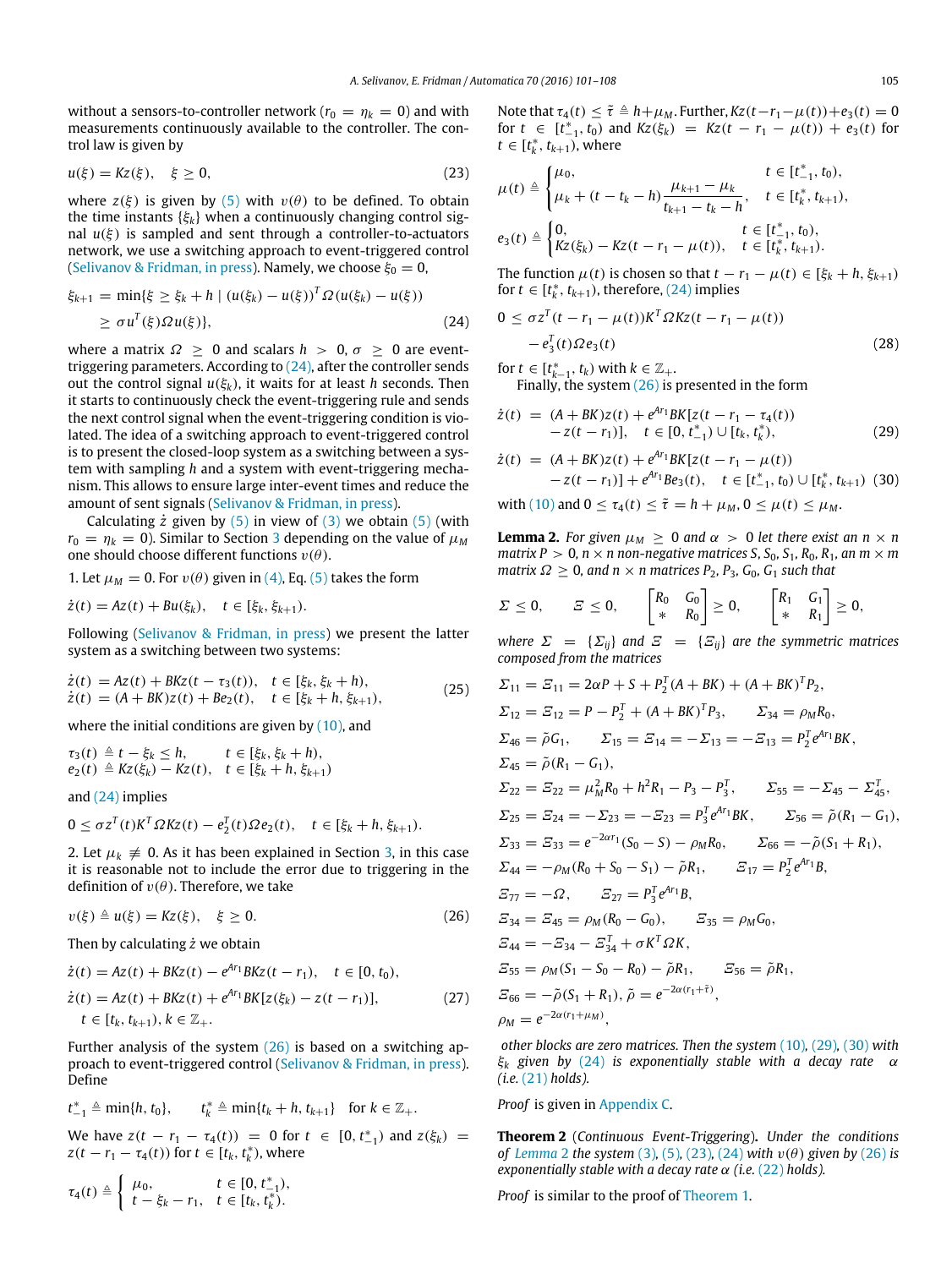**Remark 6.** The control law [\(5\),](#page-1-5) [\(23\)](#page-4-5) with  $v(\theta)$  given by [\(26\)](#page-4-1) requires the knowledge of  $z(t)$  for any  $t \ge 0$ . To obtain  $z(t)$  during the evolution of the system  $(3)$ ,  $(5)$ ,  $(24)$ ,  $(23)$ ,  $(26)$  one has to solve the differential equation

$$
\begin{aligned} \dot{z}(t) &= (A + BK)z(t) - e^{At_1}BKz(t - r_1), \quad t \in [0, t_0), \\ \dot{z}(t) &= (A + BK)z(t) + e^{At_1}BK[z(\xi_k) - z(t - r_1)], \quad t \in [t_k, t_{k+1}) \end{aligned}
$$

with  $z(0) = e^{Ar_1}x(0)$  and  $z(t) = 0$  for  $t < 0$ .

<span id="page-5-0"></span>**Proposition 2.** *For*  $\mu_M = 0$  *and a given*  $\alpha > 0$ *, if there exist*  $n \times n$ *matrices P* > 0*, S*  $\ge$  0*, R*  $\ge$  0*, an m*  $\times$  *m matrix*  $\Omega \ge$  0*, and n*  $\times$  *n matrices P*2*, P*3*, G such that*

$$
M\leq 0, \qquad N\leq 0, \qquad \begin{bmatrix} R & G \\ * & R \end{bmatrix} \geq 0,
$$

*where*  $M = {M_{ij}}$  *and*  $N = {N_{ij}}$  *are the symmetric matrices composed from the matrices*

$$
M_{11} = 2\alpha P + S - \rho_h R + P_2^T A + A^T P_2, \qquad M_{12} = P - P_2^T + A^T P_3,
$$
  
\n
$$
M_{13} = \rho_h (R - G) + P_2^T B K, \qquad M_{14} = \rho_h G,
$$
  
\n
$$
M_{22} = h^2 R - P_3 - P_3^T,
$$
  
\n
$$
M_{23} = P_3^T B K, \qquad M_{34} = \rho_h (R - G), \qquad M_{33} = -M_{34} - M_{34},
$$
  
\n
$$
M_{44} = -\rho_h (S + R), \qquad N_{12} = P - P_2^T + (A + BK)^T P_3,
$$
  
\n
$$
N_{11} = 2\alpha P + S - \rho_h R + \sigma K^T \Omega K + P_2^T (A + BK) + (A + BK)^T P_2,
$$
  
\n
$$
N_{13} = \rho_h R, \qquad N_{14} = P_2^T B, \qquad N_{22} = h^2 R - P_3 - P_3^T,
$$
  
\n
$$
N_{24} = P_3^T B,
$$
  
\n
$$
N_{33} = -\rho_h (S + R), \qquad N_{44} = -\Omega, \qquad \rho_h = e^{-2\alpha h},
$$

*other blocks are zero matrices, then the system* [\(3\)](#page-1-3)*,* [\(5\)](#page-1-5)*,* [\(24\)](#page-4-0)*,* [\(23\)](#page-4-5) *with*  $v(\theta)$  given by [\(26\)](#page-4-1) is exponentially stable with a decay rate  $\alpha$ .

*Proof* is based on the representation [\(25\)](#page-4-6) and is very similar to the proof of [Lemma 2.](#page-4-4)

**Remark 7.** Let us set  $P_3 = \varepsilon_1 P_2$ ,  $\Omega = \varepsilon_2 I_m$  and multiply LMIs of [Lemmas 1](#page-3-3) and [2,](#page-4-4) [Propositions 1](#page-3-1) and [2](#page-5-0) by  $I \overset{\sim}{\otimes} P_2^{-1}$  and its transpose from the right and the left, respectively. By denoting  $\bar{P}_2 = P_2^{-1}$ ,  $Y = K\bar{P}_2$  and applying Schur complement to  $\sigma Y^T \Omega Y$ , we obtain LMIs with tuning parameters  $\varepsilon_1$ ,  $\varepsilon_2$  that allow to find controller gain  $K = Y\overline{P}_2^{-1}$ . Since requirements  $P_3 = \varepsilon_1 P_2$ ,  $\Omega = \varepsilon_2 I_m$  may be restrictive, after obtaining *K* one should use [Lemmas 1](#page-3-3) and [2](#page-4-4) or [Propositions 1,](#page-3-1) [2](#page-5-0) to obtain larger bound for time-delays and a decay rate. For the details on the LMI-based design see [Fridman](#page-7-13) [\(2014\)](#page-7-13) and [Suplin,](#page-7-19) [Fridman,](#page-7-19) [and](#page-7-19) [Shaked](#page-7-19) [\(2007\)](#page-7-19).

### **5. Example: inverted pendulum on a cart**

Following [\(Wang](#page-7-20) [&](#page-7-20) [Lemmon,](#page-7-20) [2009\)](#page-7-20) we consider an inverted pendulum on a cart controlled through a network described by  $(1)$ with

$$
A = \begin{bmatrix} 0 & 1 & 0 & 0 \\ 0 & 0 & -mgM^{-1} & 0 \\ 0 & 0 & 0 & 1 \\ 0 & 0 & g/l & 0 \end{bmatrix}, \qquad B = \begin{bmatrix} 0 \\ M^{-1} \\ 0 \\ -(Ml)^{-1} \end{bmatrix}, \qquad (31)
$$

where  $M = 10$  kg is the cart mass,  $m = 1$  kg is the bob mass,  $l = 3$  m is the arm length and  $g = 10$  m/s<sup>2</sup> is the gravitational acceleration. The state  $x = (y, \dot{y}, \theta, \dot{\theta})^T$  is combined of cart's position *y*, cart's velocity  $\dot{y}$ , bob's angle  $\theta$  and bob's angular velocity  $θ$ . For such parameters the open-loop system is unstable and can be stabilized by the control law  $u(t) = Kx(t)$  with  $K =$ 

[2, 12, 378, 210]. In what follows we compare different control strategies proposed in this paper.

We start by considering a system with both sensors-tocontroller and controller-to-actuators networks. The numerical simulations show that the system  $(3)$ ,  $(31)$  under the controller  $u(t) = Kx(t)$  (without a predictor) is not stable for  $r_0 = r_1 = 0.1$ ,  $h = 0.0369$ , and  $\eta_M = \mu_M = 0$ . The conditions of [Corollary 1](#page-3-6) are satisfied for the same *h* and larger  $r_0 = r_1 = 0.2$ ,  $\eta_M = \mu_M = 0.01$ , whereas the decay rate is  $\alpha = 0.01$ . That is, the predictor-based control admits significantly larger network delays. Furthermore, this implies that within 20 s of simulation  $|20/h|+1 = 543$  signals are sent through each network in the system  $(3)$ ,  $(31)$  under the predictor-based controller  $(4)$ ,  $(7)$  ( $\lfloor \cdot \rfloor$  stands for the integer part). For the system  $(15)$ ,  $(31)$  under the event-triggered controller  $(4)$ , [\(7\),](#page-1-6) [\(13\),](#page-2-2) [\(14\)](#page-2-5) with  $\sigma = 0.01$  [Theorem 1](#page-3-0) gives  $h = 0.0315$ . This bound is smaller than the one given by [Corollary 1,](#page-3-6) which means that the event-triggered control requires the measurements  $x(s_k)$ to be sent more often but allows to reduce the amount of sent control values  $u(\xi_k)$ . To obtain the amount of sent signals under the event-triggered control, we perform numerical simulations with  $x(0) = [0.98, 0, 0.2, 0]$  and random  $\eta_k$ ,  $\mu_k$  satisfying [\(2\).](#page-1-11) The results are given in [Table 1.](#page-6-3) As one can see event-triggering allows to reduce the workload of the controller-to-actuators network by more than 75%. The total amount of signals sent through both sensors-to-controller and controller-to-actuators networks is 543·  $2 = 1086$  for the predictor-based controller  $(4)$ ,  $(7)$  and  $|20/h|$  +  $1+116 = 751$  for the event-triggered controller  $(4)$ ,  $(7)$ ,  $(13)$ ,  $(14)$ .

Now we consider a system with only a controller-to-actuators network  $(r_0 = \eta_M = 0)$  and continuous measurements. For this case one can apply sampled predictor-based controller  $(4)$ ,  $(7)$  or sampled event-triggered controller  $(4)$ ,  $(7)$ ,  $(13)$ ,  $(14)$  (with  $s_k = \xi_k$ ). The sampled approach simplifies the calculation of the integral term in  $(5)$  but does not take advantage of the continuously available measurements. Indeed, as one can see from [Table 1](#page-6-3) continuous predictor [\(5\),](#page-1-5) [\(26\)](#page-4-1) without event-triggering ( $\sigma = 0$ in  $(24)$ ) reduces the network workload compared to the sampled predictor by almost 40%.

To compare the sampled event-triggering mechanism [\(4\),](#page-1-4) [\(5\),](#page-1-5)  $(13)$ ,  $(14)$  and the switching event-triggering mechanism  $(5)$ ,  $(24)$ , [\(26\),](#page-4-1) for  $\alpha = 0.01$  and each value of  $\sigma = 0.01, 0.02, ..., 1$  we apply [Theorems 1](#page-3-0) and [2](#page-4-7) to find the maximum allowable *h*. Then we perform numerical simulations for each pair of  $(\sigma, h)$  with  $\mu_k$ subject to [\(2\)](#page-1-11) ( $r_1 = 0.2$ ,  $\mu_M = 0.01$ ) and choose the pair ( $\sigma$ , *h*) that leads to the smallest amount of sent control signals. In [Table 1](#page-6-3) one can see that both event-triggering mechanisms significantly reduce the amount of sent control signals. The switching eventtriggering reduces the network workload by almost 15% compared to the sampled event-triggering.

## **6. Conclusions**

<span id="page-5-1"></span>We considered predictor-based control of NCSs with uncertain network delays. For the event-triggered control we showed that one should use different predictor models depending on the value of the controller-to-actuators delay uncertainty. To take advantage of the continuously available measurements in the systems with only a controller-to-actuators network, we considered a continuous-time predictor with a switching event-triggering mechanism. For the proposed control strategies we obtained LMIbased stability conditions that guaranty the desired exponential decay rate of convergence and allow to find appropriate controller gains. An example of inverted pendulum on a cart demonstrates that event-triggering mechanism allows to reduce the network workload and in those cases where the continuous-time predictor can be applied it has some advantages over the sampled one.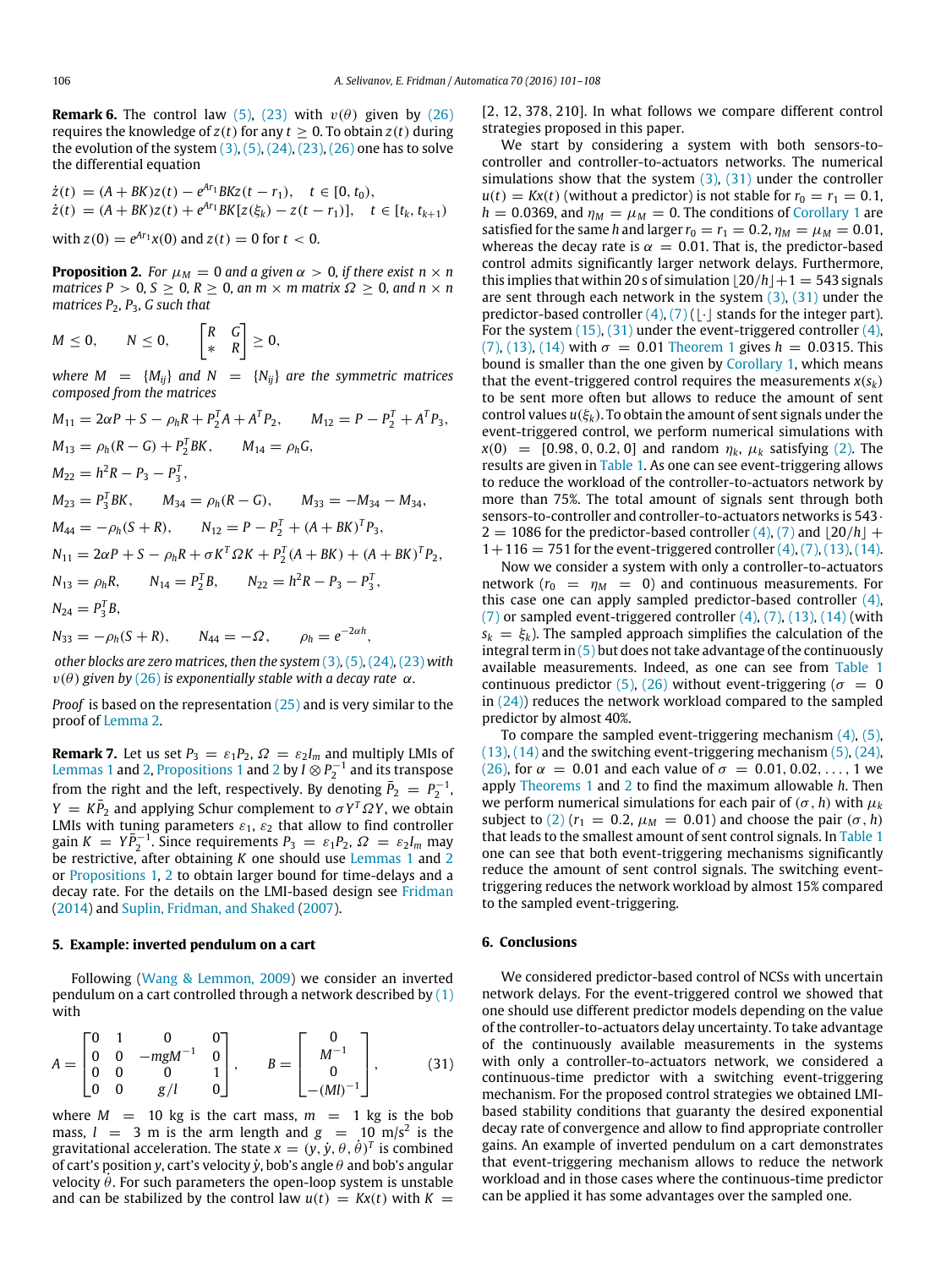## <span id="page-6-3"></span>**Table 1** Sent control signals (SCS) for different control strategies ( $\alpha = 0.01$ ,  $r_1 = 0.2$ ,  $\mu_M = 0.01$ ).

|                                     | $r_0 = 0.2$ , $\eta_M = 0.01$ |                          |                          | $r_0 = \eta_M = 0$ |        |     |
|-------------------------------------|-------------------------------|--------------------------|--------------------------|--------------------|--------|-----|
|                                     |                               |                          | SCS                      | $\sigma$           |        | SCS |
| Sampled predictor $(4)$ , $(7)$     |                               | 0.0369                   | 543                      |                    | 0.0646 | 310 |
| Sampled event-triggering (13), (14) | 0.01                          | 0.0315                   | 116                      | 0.07               | 0.046  | 56  |
| Continuous predictor $(5)$ , $(26)$ | $\overline{\phantom{a}}$      | $\overline{\phantom{a}}$ | $\overline{\phantom{a}}$ |                    | 0.105  | 191 |
| Switching event-triggering (24)     |                               | $\overline{\phantom{a}}$ | $\overline{\phantom{a}}$ | 0.13               | 0.105  | 48  |

## **Appendix A. Proof of [Lemma 1](#page-3-3)**

## <span id="page-6-0"></span>For  $t > \tau_M$  we have

$$
\dot{V}_{P} + 2\alpha V_{P} = 2z^{T}(t)P\dot{z}(t) + 2\alpha z^{T}(t)Pz(t),
$$
\n
$$
\dot{V}_{S_{0}} + 2\alpha V_{S_{0}} = z^{T}(t)S_{0}z(t) - e^{-2\alpha\bar{\tau}}z^{T}(t-\bar{\tau})S_{0}z(t-\bar{\tau}),
$$
\n
$$
\dot{V}_{S} + 2\alpha V_{S} = e^{-2\alpha\bar{\tau}}z^{T}(t-\bar{\tau})Sz(t-\bar{\tau})
$$
\n
$$
-e^{-2\alpha(r_{0}+r_{1})}z^{T}(t-r_{0}-r_{1})Sz(t-r_{0}-r_{1}),
$$
\n
$$
\dot{V}_{S_{1}} + 2\alpha V_{S_{1}} = e^{-2\alpha(r_{0}+r_{1})}z^{T}(t-r_{0}-r_{1})S_{1}
$$
\n(A.1)

$$
\times z(t-r_0-r_1)-e^{-2\alpha\tau_M}z^T(t-\tau_M)S_1z(t-\tau_M).
$$

Using Jensen's inequality [\(Gu,](#page-7-21) [Kharitonov,](#page-7-21) [&](#page-7-21) [Chen,](#page-7-21) [2003\)](#page-7-21), Park's theorem [\(Park,](#page-7-22) [Ko,](#page-7-22) [&](#page-7-22) [Jeong,](#page-7-22) [2011\)](#page-7-22) and taking into account that  $\tau_1(t) \leq \tau_2(t)$  [\(Liu,](#page-7-23) [Fridman,](#page-7-23) [&](#page-7-23) [Hetel,](#page-7-23) [2012\)](#page-7-23) we obtain

$$
\dot{V}_{R_0} + 2\alpha V_{R_0} = \bar{\tau}^2 \dot{z}^T(t) R_0 \dot{z}(t)
$$
\n
$$
- \bar{\tau} \int_{t-\bar{\tau}}^t e^{2\alpha(s-t)} \dot{z}^T(s) R_0 \dot{z}(s) ds \leq \bar{\tau}^2 \dot{z}^T(t) R_0 \dot{z}(t)
$$
\n
$$
- e^{-2\alpha \bar{\tau}} \left[ \frac{z(t) - z(t - \tau(t))}{z(t - \tau(t)) - z(t - \bar{\tau})} \right]^T \left[ \begin{matrix} R_0 & G_0 \\ G_0^T & R_0 \end{matrix} \right]
$$
\n
$$
\times \left[ \begin{matrix} z(t) - z(t - \tau(t)) \\ z(t - \tau(t)) - z(t - \bar{\tau}) \end{matrix} \right], \tag{A.2}
$$

$$
\dot{V}_{R_1} + 2\alpha V_{R_1} = (\tau_M - r_0 - r_1)^2 \dot{z}^T(t) R_1 \dot{z}(t) \n- (\tau_M - r_0 - r_1) \int_{t-\tau_M}^{t-r_0-r_1} e^{2\alpha(s-t)} \dot{z}^T(s) R_1 \dot{z}(s) ds \n\leq (\tau_M - r_0 - r_1)^2 \dot{z}^T(t) R_1 \dot{z}(t) - e^{-2\alpha \tau_M} \n\times \begin{bmatrix} z(t-r_0-r_1) - z(t-\tau_1(t)) \\ z(t-\tau_1(t)) - z(t-\tau_2(t)) \\ z(t-\tau_2(t)) - z(t-\tau_M) \end{bmatrix}^T \begin{bmatrix} R_1 & G_1 & G_2 \\ * & R_1 & G_3 \\ * & * & R_1 \end{bmatrix} \n\times \begin{bmatrix} z(t-r_0-r_1) - z(t-\tau_1(t)) \\ z(t-\tau_1(t)) - z(t-\tau_2(t)) \\ z(t-\tau_2(t)) - z(t-\tau_M) \end{bmatrix}.
$$
\n(A.3)

We use the following descriptor representation of  $(19)$ 

$$
0 = 2[zT(t)P2T + \dot{z}T(t)P3T][-\dot{z}(t) + Az + BKz(t - \tau(t))
$$

$$
+e^{A(r_0+r_1)}B(e_1(t)+Kz(t-\tau_2(t))-Kz(t-\tau_1(t)))]. \quad (A.4)
$$

By summing up  $(20)$ ,  $(A.1)$ – $(A.4)$  we obtain

 $\dot{V} + 2\alpha V \leq \varphi^T \Phi \varphi \leq 0,$ 

where  $\varphi = \text{col}\{z(t), \dot{z}(t), z(t-\tau(t)), z(t-\bar{\tau}), z(t-r_0-r_1), z(t-\tau(t))\}$  $\tau_1(t)$ ),  $z(t - \tau_2(t))$ ,  $z(t - \tau_M)$ ,  $e_1(t)$ }. This implies  $\dot{V} \le -2\alpha V$  and, therefore,

$$
V(t) \le e^{-2\alpha(t-\tau_M)} V(\tau_M), \quad t \ge \tau_M. \tag{A.5}
$$

Define  $z_t = z(t + \theta)$ ,  $\theta \in [-\tau_M, 0]$  and  $||z_t||_{PC} = \max_{\theta \in [-\tau_M, 0]}$  $|z(t + \theta)|$ . For *t* ≥ 0 function  $||z_t||_{PC}$  is continuous in *t* and [\(19\),](#page-2-7) [\(20\)](#page-2-9) imply  $|\dot{z}(t)|$  ≤  $m||z_t||_{PC}$  for some  $m > 0$ . Therefore,

$$
||z_t||_{PC} \leq |z(0)| + \int_0^t m||z_s||_{PC} ds, \quad t \geq 0.
$$

## By the Gronwall–Bellman Lemma this implies

<span id="page-6-7"></span>
$$
||z_t||_{PC} \le |z(0)|e^{mt}, \quad t \ge 0. \tag{A.6}
$$

<span id="page-6-4"></span>Since  $|\dot{z}(t)| \leq m \|z_t\|_{PC}$ , there exists  $c_1$  such that  $V(\tau_M) \leq$  $c_1 ||z_{\tau_M}||_{PC}^2 \le c_1 |z(0)|^2 e^{2m\tau_M}$ . Since  $|z(t)|^2 \lambda_{\min}(P) \le V(t)$ , [\(A.5\)](#page-6-6) and  $(A.6)$  imply  $(21)$  for some  $M > 0$ .

### **Appendix B. Proof of [Theorem 1](#page-3-0)**

<span id="page-6-1"></span>From 
$$
(4)
$$
,  $(5)$ ,  $(8)$  we have

$$
x(t) = e^{-A(r_0+r_1)}z(t)
$$
  
 
$$
- \int_{t-r_1}^{t+r_0} e^{A(t-r_1-\theta)}BKz(\theta-r_0-\tau(\theta-r_0)) d\theta, \quad t \ge 0,
$$

where *z* satisfies [\(10\),](#page-1-9) [\(19\).](#page-2-7) By [Lemma 1](#page-3-3) [\(21\)](#page-3-4) holds, thus  $|x(t)| \le Ce^{-\alpha t} |z(0)| \le Ce^{-\alpha t} ||e^{A(r_0+r_1)}|| |x(0)|.$ 

## <span id="page-6-2"></span>**Appendix C. Proof of [Lemma 2](#page-4-4)**

For 
$$
t \ge r_1 + \tilde{\tau}
$$
 ( $\tilde{\tau} = h + \mu_M$ ) consider the functional  
\n
$$
V = V_P + V_S + V_{S_0} + V_{R_0} + V_{S_1} + V_{R_1},
$$
\n
$$
V_P = z^T(t)Pz(t),
$$
\n
$$
V_S = \int_{t-r_1}^t e^{2\alpha(s-t)} z^T(s)Sz(s) ds,
$$
\n
$$
V_{S_0} = \int_{t-r_1-\mu_M}^{t-r_1} e^{2\alpha(s-t)} z^T(s)S_0z(s) ds,
$$
\n
$$
V_{R_0} = \mu_M \int_{-r_1-\mu_M}^{-r_1} \int_{t+\theta}^t e^{2\alpha(s-t)} \dot{z}^T(s)R_0\dot{z}(s) ds d\theta,
$$
\n
$$
V_{S_1} = \int_{t-r_1-\tilde{\tau}}^{t-r_1-\mu_M} e^{2\alpha(s-t)} z^T(s)S_1z(s) ds,
$$
\n
$$
V_{R_1} = h \int_{-r_1-\tilde{\tau}}^{-r_1-\mu_M} \int_{t+\theta}^t e^{2\alpha(s-t)} \dot{z}^T(s)R_1\dot{z}(s) ds d\theta.
$$

<span id="page-6-8"></span>We have

<span id="page-6-5"></span>
$$
\dot{V}_P + 2\alpha V_P = 2z^T(t)P\dot{z}(t) + 2\alpha z^T(t)Pz(t),
$$
\n
$$
\dot{V}_S + 2\alpha V_S = z^T(t)Sz(t) - e^{-2\alpha r_1}z^T(t - r_1)Sz(t - r_1),
$$
\n
$$
\dot{V}_{S_0} + 2\alpha V_{S_0} = e^{-2\alpha r_1}z^T(t - r_1)S_0z(t - r_1)
$$
\n
$$
-e^{-2\alpha (r_1 + \mu_M)}z^T(t - r_1 - \mu_M)S_0z(t - r_1 - \mu_M),
$$
\n(C.1)

<span id="page-6-9"></span><span id="page-6-6"></span>
$$
\dot{V}_{S_1} + 2\alpha V_{S_1} = e^{-2\alpha (r_1 + \mu_M)} z^T (t - r_1 - \mu_M) S_1
$$
\n
$$
\times z(t - r_1 - \mu_M) - e^{-2\alpha (r_1 + \tilde{\tau})} z^T (t - r_1 - \tilde{\tau}) S_1 z(t - r_1 - \tilde{\tau}),
$$
\n
$$
\dot{V}_{R_0} + 2\alpha V_{R_0} = \mu_M^2 \dot{z}^T (t) R_0 \dot{z}(t)
$$
\n
$$
-\mu_M \int_{t - r_1 - \mu_M}^{t - r_1} e^{2\alpha (s - t)} \dot{z}^T (s) R_0 \dot{z}(s) ds,
$$
\n(C.2)\n
$$
\dot{V}_{R_1} + 2\alpha V_{R_1} = h^2 \dot{z}^T (t) R_1 \dot{z}(t)
$$
\n
$$
-h \int_{t - r_1 - \tilde{\tau}}^{t - r_1 - \mu_M} e^{2\alpha (s - t)} \dot{z}^T (s) R_1 \dot{z}(s) ds.
$$